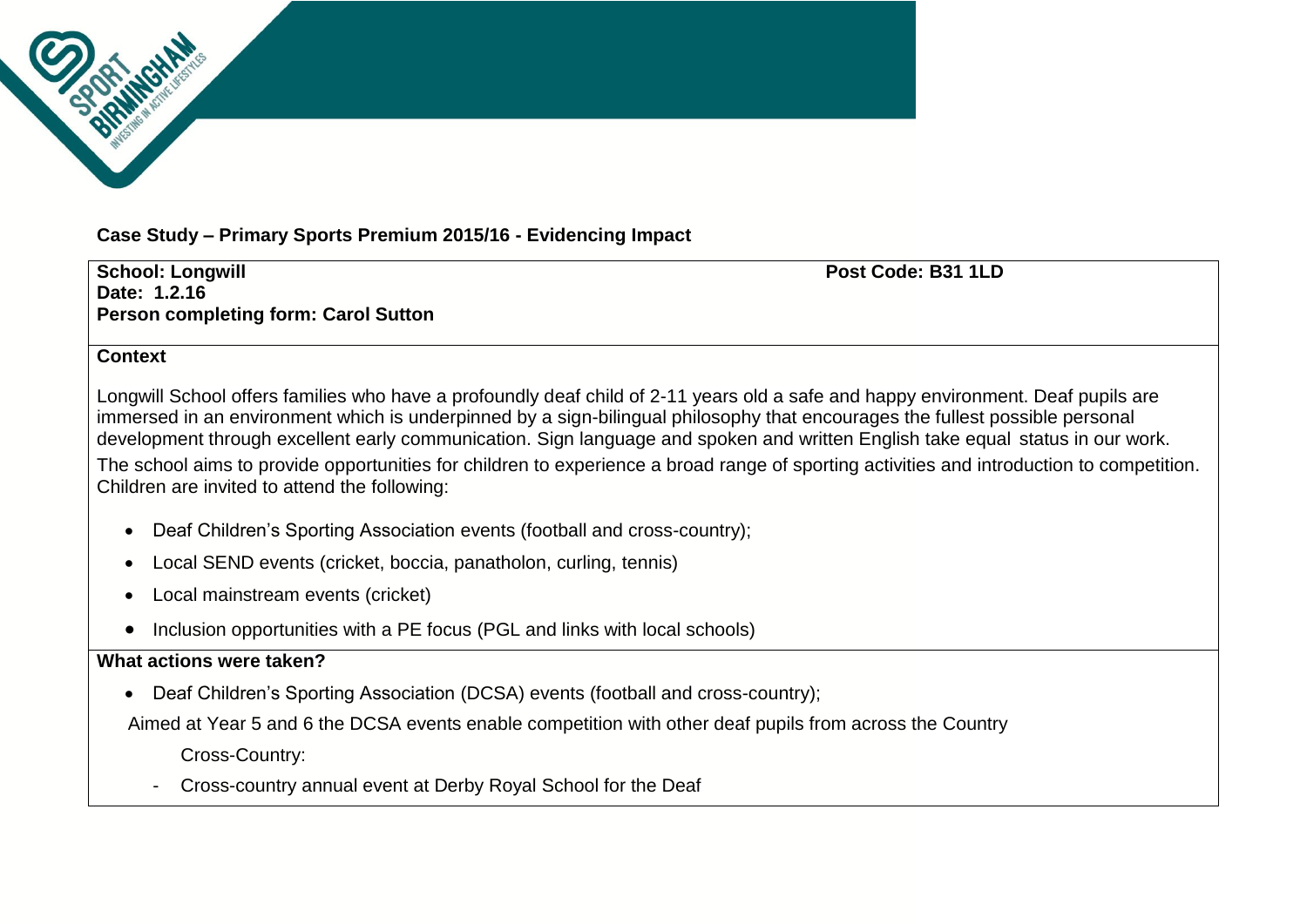- Potential for continued attendance up to Year 11
- Cross-country activities held in PE lessons prior to events and in lunch time club Football:
- Football annual event at Power League Soccer Dome, Pride Park, Derby
- Understanding of rules and elements of competition
- Local SEND events (cricket, boccia, panatholon, curling, tennis**)**
	- Year 5+6 boccia and curling; Year 3+4 panathlon
	- Links with Birmingham School Games
	- Cricket –external coach supported development of young people during lunch times
- Local mainstream events
- Inclusion opportunities with a PE focus (PGL and links with local schools)

# **What was the impact on participants?**

- Raised confidence and awareness of sporting skills
- Improved self-esteem
- Working alongside hearing peers and developing communication skills in the spoken language
- Understanding the structure of competitions and rules of games
- Socialising with hearing peers

# **Young person quote:**

'I really enjoyed going to Derby and playing football. It was great to practise the skills that I have been learning and lunch time with Sheraz and it was good to play matches with other deaf children. I enjoyed making new friends'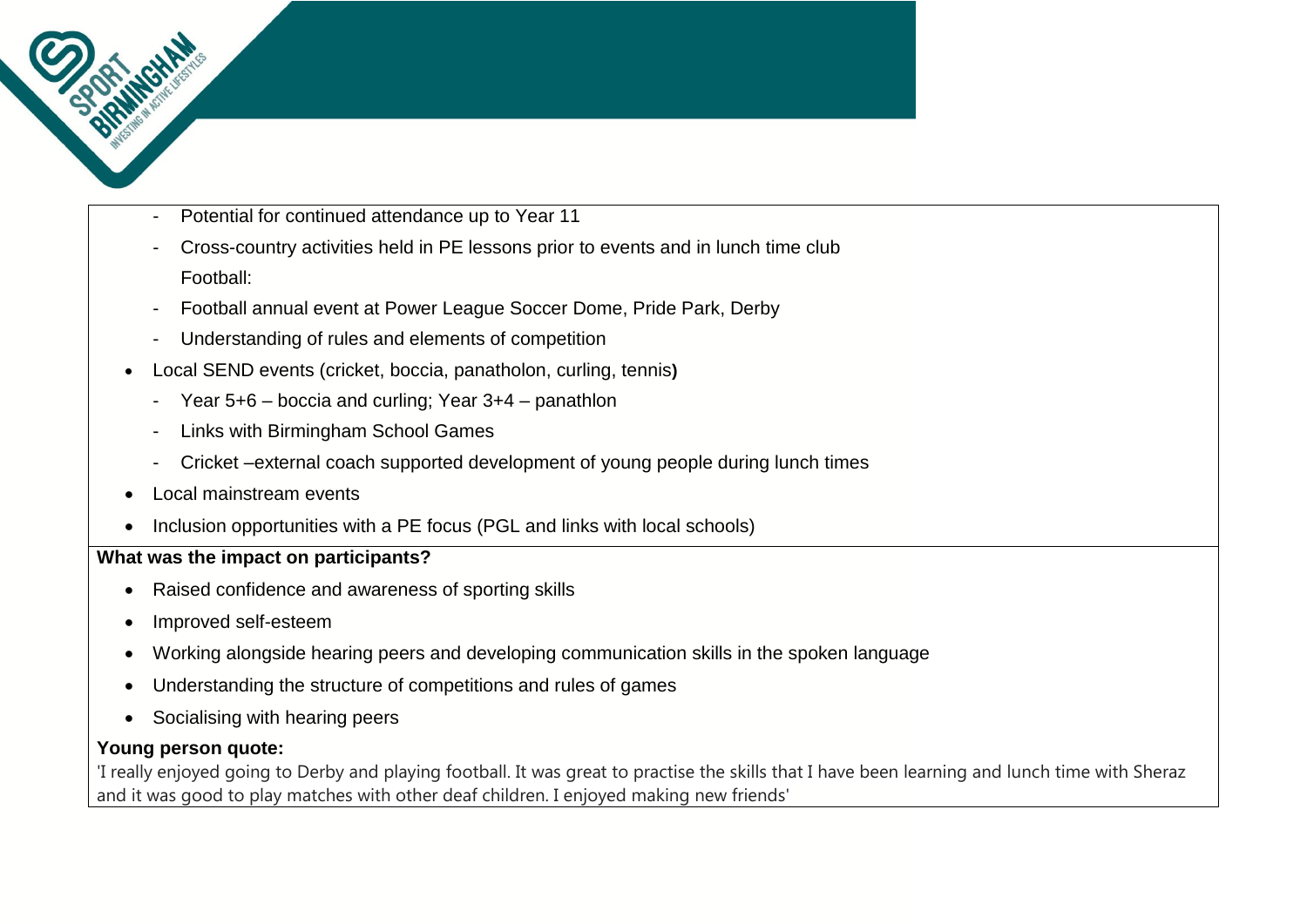# **What was the impact on the school/cluster of schools?**

- Children developing non-academic skills and confidence
- Raising the awareness of sporting competitions amongst staff and understanding of the rules
- Strategic links to PE plans within the curriculum
- Increased diversity of lunch time clubs (bespoke to meet the needs of competition structure)
- Pupils are more hearing aware and able to develop social skills
- Calmness and body awareness which has led to improvements in self-discipline across the whole school
- Improved pupil behaviour

**Head Teacher quote:** Sport has the power to influence the physical, social and emotional health of our Deaf children. Our Physical Activity Policy and Sports Premium Plans have always been closely aligned to whole school development planning which enables pupils to succeed and flourish in the hearing and Deaf world. To that end the school has prioritised team sporting competition which offers inclusion opportunities with hearing children within the city, access to exciting and diverse sporting opportunities which engage and inspire as well as building pupils' confidence and collaborative ability. Sports Premium funding has ensured that Longwill School can offer all of the above as well as securing a sustainable future for our existing provision because there is also a strong focus upon staff training and skills development. (Alison Carter, February 2016)

**How are partners supporting the school/cluster of schools to embed and sustain the activities?**

- Local sports clubs and associations
- Local schools